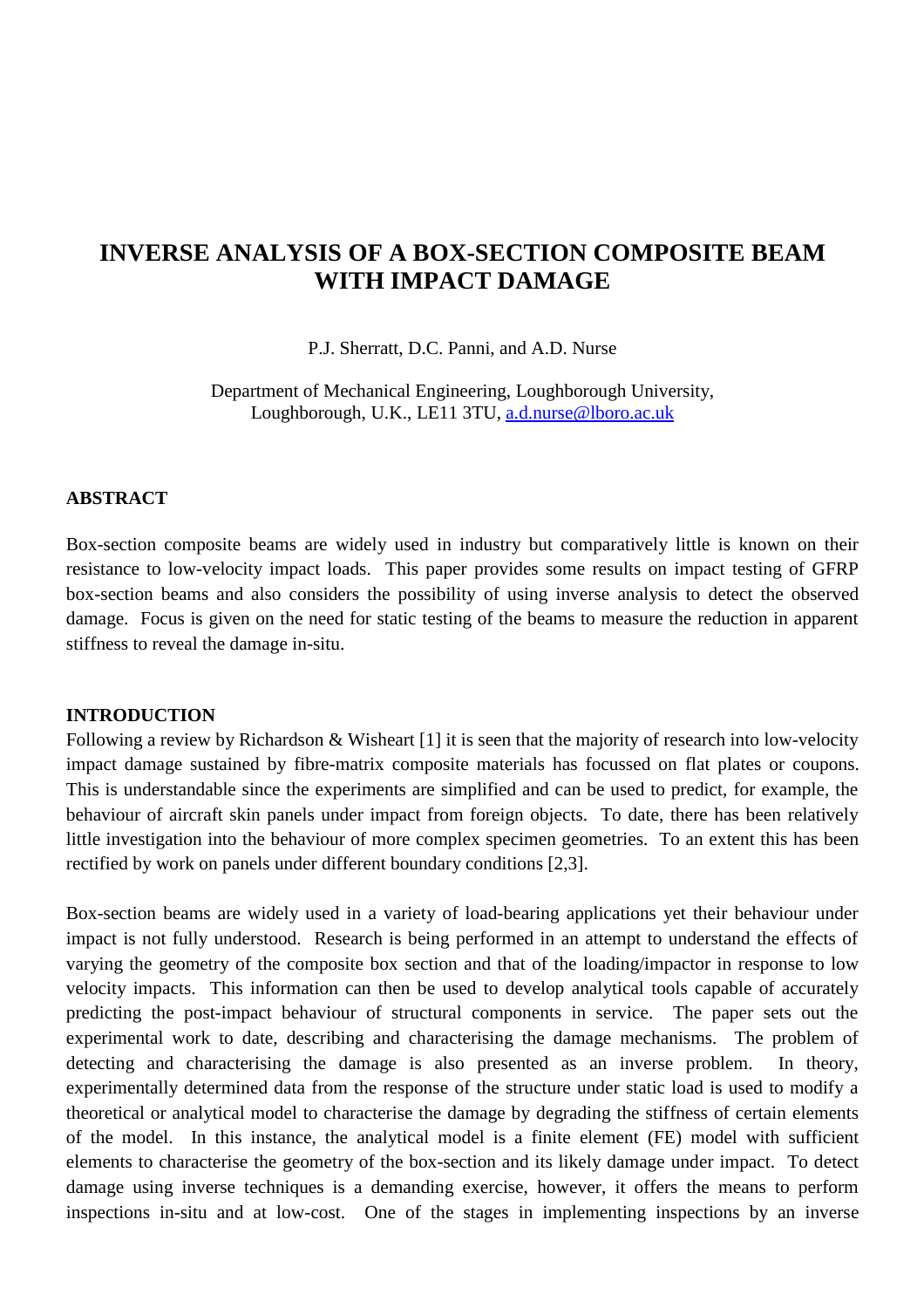technique is to apply static tests to provide sufficient information to enable damage to be detected as accurately as possible with minimum effort. The latter part of this paper focuses on the issue of what form the tests should take with reference to damage in box-sectioned beams by low velocity impact.

# **LOW-VELOCITY IMPACT EXPERIMENTS**

The test samples used were glass-fibre reinforced plastic (GFRP) pultruded box-sections of dimensions 600 by 50mm and a wall thickness of 3.5mm. They consisted of alternate layers of unidirectional fibres and discontinuous chopped strand mat bound in an epoxy resin. Each sample was subjected to quasistatic low-velocity impact equidistant between two simple supports (Fig.1a). The impactor was a  $90^{\circ}$ knife-edge aligned perpendicular to the longitudinal axis of the beam with the contact edge parallel to the impacted face of the beam. A low-velocity rate of impact was maintained throughout the tests; the final resting vertical displacement of the impactor was used to vary and measure the severity of the test. The samples appeared to fail in the same manner for each test. Damage observed by 'eye' takes the form of two longitudinal cracks running along the corners of the box section (Fig.1b). Other visible damage takes the form of smaller matrix cracks under the impactor due to localised crushing and shear cracks initiating at the tips. Load-deflection data was plotted on a chart recorder as shown in Fig.2. Each test is labelled by the maximum deflection of the impactor before the test was stopped. Plotted graphs show a peak force of approximately 6 KN occurring at 9-10mm deflection.



Figure 1: Longitudinal box-sectioned composite beams: (a) Three-point bend loading arrangement and (b) Photograph of damaged surface.

In each test the load deflects the impacted surface and matrix cracks grow along the corners (Fig.1b). The upright surfaces deflected outwards under a 'buckling' load and suffered localised penetration at the impactor point with cracks more visible as the deflection increased. These were characteristically aligned at 45<sup>o</sup> in the same orientation as the impactor. V-shaped notches were visible after the load was removed and fibre breakage was present around the impact site. At higher deflections matrix cracks could be seen on the upright surfaces. This behaviour can be explained by the properties of the samples tested. The layers of unidirectional fibres parallel to the beam axis give the beam good longitudinal properties and transverse stiffness is provided by layers of chopped strand mat. Hence cracks form at the corners where the high shear stresses exceed the material properties supplied largely by the resin. The bottom surfaces showed little signs of damage although small cracks at the corners were visible at maximum deflections.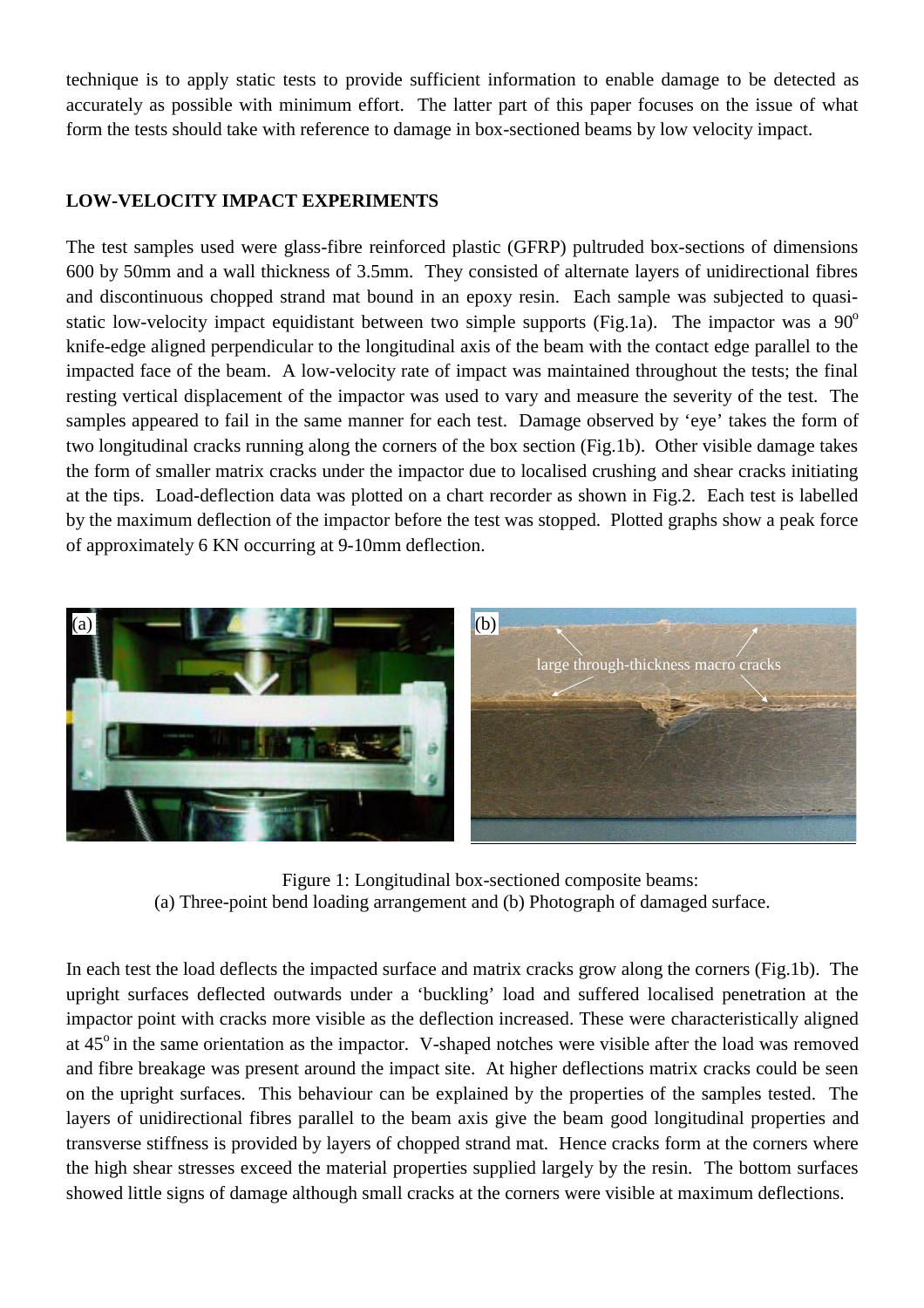The question now posed is how could the damage be detected by inverse analysis? In other words how could the response from of a series of static tests applied to the damaged beam be used to identify the damage? The longitudinal cracks and the smaller matrix cracks may be modelled using the FE method by de-equivalencing nodes along the length of the cracks. The aim of the inverse analysis is, therefore, to obtain information that enables the undamaged FE model of the beam to be adjusted to include the deequivalenced cracks. Inverse techniques are not yet fully developed but research into examples of known damage should lead to technique development that may then be used for inspection of composite structures. The advantages of inverse techniques compared to laboratory-based passive techniques such as C-scan are that they be performed in-situ at low-cost under active loads.



**Figure 2**: Load-Displacement Graphs.

#### **INVERSE ANALYSIS**

In a structural analysis, the "direct" problem consists of determining the "response" of a structure, discretised into elements (of defined geometry and material properties), to external inputs. Consider the matrix relationship:

$$
\{U\}=[S]\{P\}\tag{1}
$$

between the unknown "response" of each element,  $\{U\}$ , the "causes" of this response,  $\{P\}$ , and the "system" matrix [*S*] defining geometry and material(s). Generally, expression (1) above leads to a welldefined solution and represents the vast majority of structural problems solved by the Finite Element (FE) method. Now consider that either the causes {*P*} or the system [*S*] are unknown and are to be determined from the response  $\{U\}$ . This is termed an "inverse" problem. If  $\{P\}$  contains unknowns the problem belongs to the category of inverse problems of the  $1<sup>st</sup>$  kind. If internal material parameters included in the elements of [*S*] are unknown, this belongs to the category of inverse problems of the 2<sup>nd</sup> kind. Determination of the Young's modulus (*E*) of a material in the standard "tensile test" is an inverse problem of the  $2<sup>nd</sup>$  kind in its simplest form. Since there are normally more elements in the system  $\{S\}$ than there are in the response  $\{U\}$ , inverse problems of the  $2<sup>nd</sup>$  kind can be under-deterministic. The additional information required may be obtained from further (unequivocal) testing, or by constraining the solution (based on scientific experience).

There are five main stages that to perform an inverse analysis to detect damage. These are: (I) Determination of a mathematical model for the structure; (II) Determination of a mathematical model for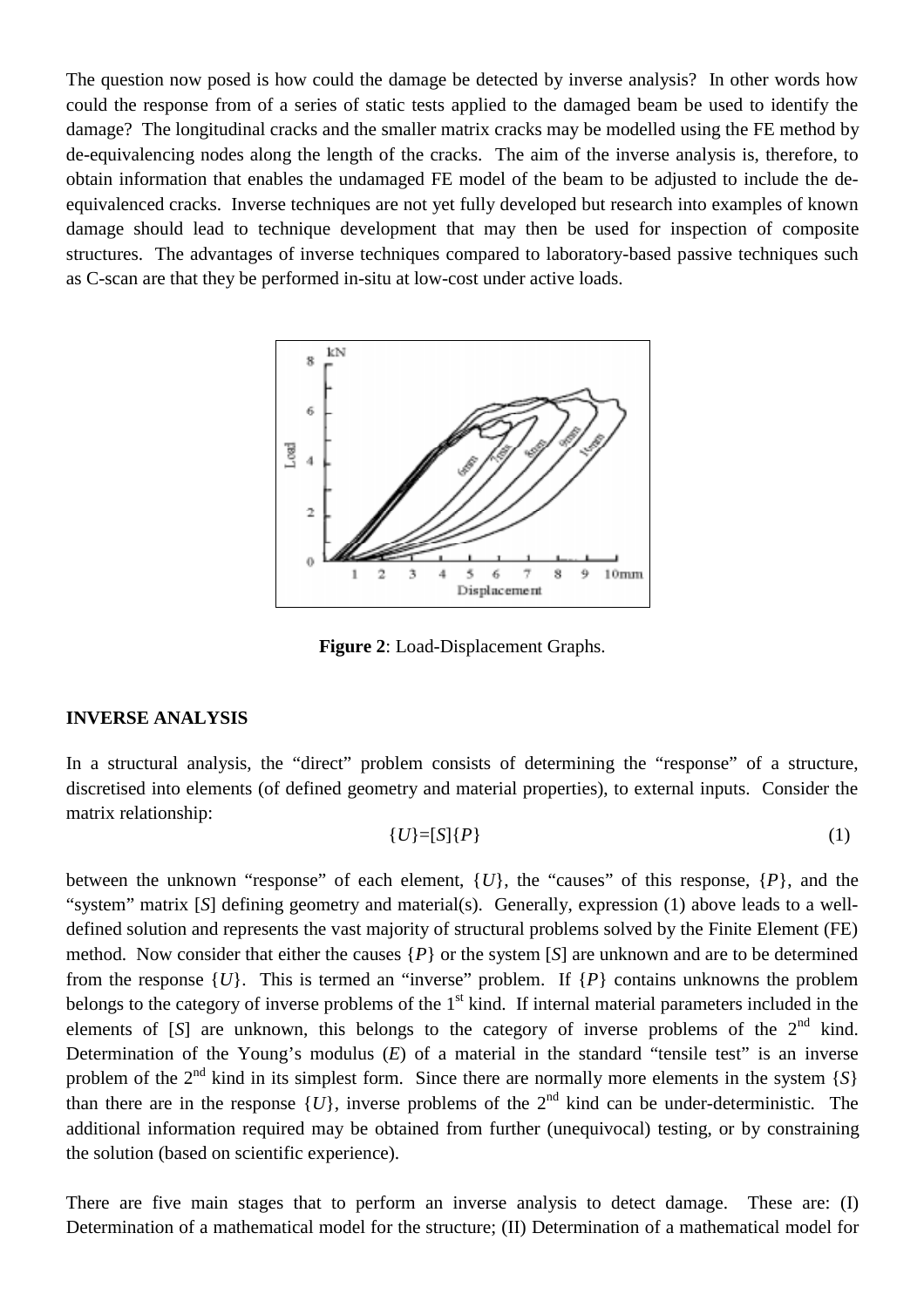the damage; (III) Static testing to obtain response data; (IV) Formulation of the objective function; (v) Minimisation of the objective function to determine damage. Issues concerning (I) and (II) have been reported by the authors elsewhere [4,5]. Stages (IV) and (V) may draw on the experience of system identification techniques used in civil engineering. This paper focuses on item (III).

The structure may be inspected in a series of unequivocal static tests in which the measured responses (displacements, strains or stresses) are due to a series of known inputs (loads or deflections). These static tests do *not* have to involve the service loads normally attributed to the structure. Inverse analysis in this form was first applied to large civil engineering frameworks where the structure is formulated as a mathematical model based on the FE method. System identification techniques are used to determine damage in framework elements characterised by degraded constants of elasticity. The resulting FE model of the damaged structure need only be sufficiently accurate to 'flag' the possible existence of dangerous flaws to the inspectors. Use of more accurate methods would then be implemented; inverse analysis was intended to prevent unnecessary use of more expensive laboratory-based methods.

One must first produce a FE mesh of the undamaged composite structure. Experience is relied upon to determine how many elements are required and to what extent the material properties are homogenised. Experimental test(s) are then performed by applying static load(s) to the damaged structure and data is collected through strain gauges, whole-field optical techniques etc. Stiffness values in the mesh are adjusted so that results from the FE model match the measured response in a suitable manner. One way of "introducing" damage mathematically is through the stiffness of each element via the orthotropic elastic material constants  $(E_{ii}, \mu_{ii}, i,j=1,2,3)$ . These may be the intended values for the material or may be degraded considerably due to the presence of defects or flaws following some damaging event. The effects of widespread porosity or microscopic flaws, for example, would be homogenised at element level, and characterised by a degraded value of the material constant(s). Alternatively, larger finite-sized defects or cracks may be determined as an actual part of the FE geometry if the element sizes used are sufficient to resolve them. Orthotropic material properties may be considered as unknowns to be solved through matching the FE response with test data. Given that with more elements the number of unknown properties rises accordingly it is anticipated that a large amount of unequivocal test data has to be collected. Damage due to porosity or high populations of micro-voids will be detected through a degraded, homogenised value of *E* for each element representing the damaged material. Alternatively, large cracks may be resolved by elements of zero stiffness.

For damaged composite materials the FE method can also be used to model cracks or delaminations by de-equivalencing nodes between adjacent elements. The first step is to find the displacements (or stresses) in the *undamaged* FE model under the static test load(s). The response of the FE model differs from that of the damaged structure due to the under-compliance of the undamaged structure. Deequivalenced nodes forming 'cracks' are then distributed within the mesh in such a manner that any errors between the FE and measured responses are eliminated. Fig.3(a) shows how de-equivalenced mid-side node(s) form a crack between two, eight-noded, quadrilateral elements. Conceptually, a longer crack can be thought of as a series of these distributed in a line (Fig.3b) though in practice the crack would 'open' as shown by the hatched ellipse. A solution is required for the linear system defined as  $g(x,y)=\mathfrak{F}(x,y)$ , where the output  $g(x, y)$  is the cracked (damaged) FE model, and  $\Im$  is the mathematical operator acting on the input  $f(x, y)$  that represents the solution to each individual pair of de-equivalenced mid-side nodes in the FE model. One may determine the solution for each pair and then  $\Im$  is found by finding the which combinations of  $f(x, y)$  yield minimum difference between the response of the FE model and the damaged structure.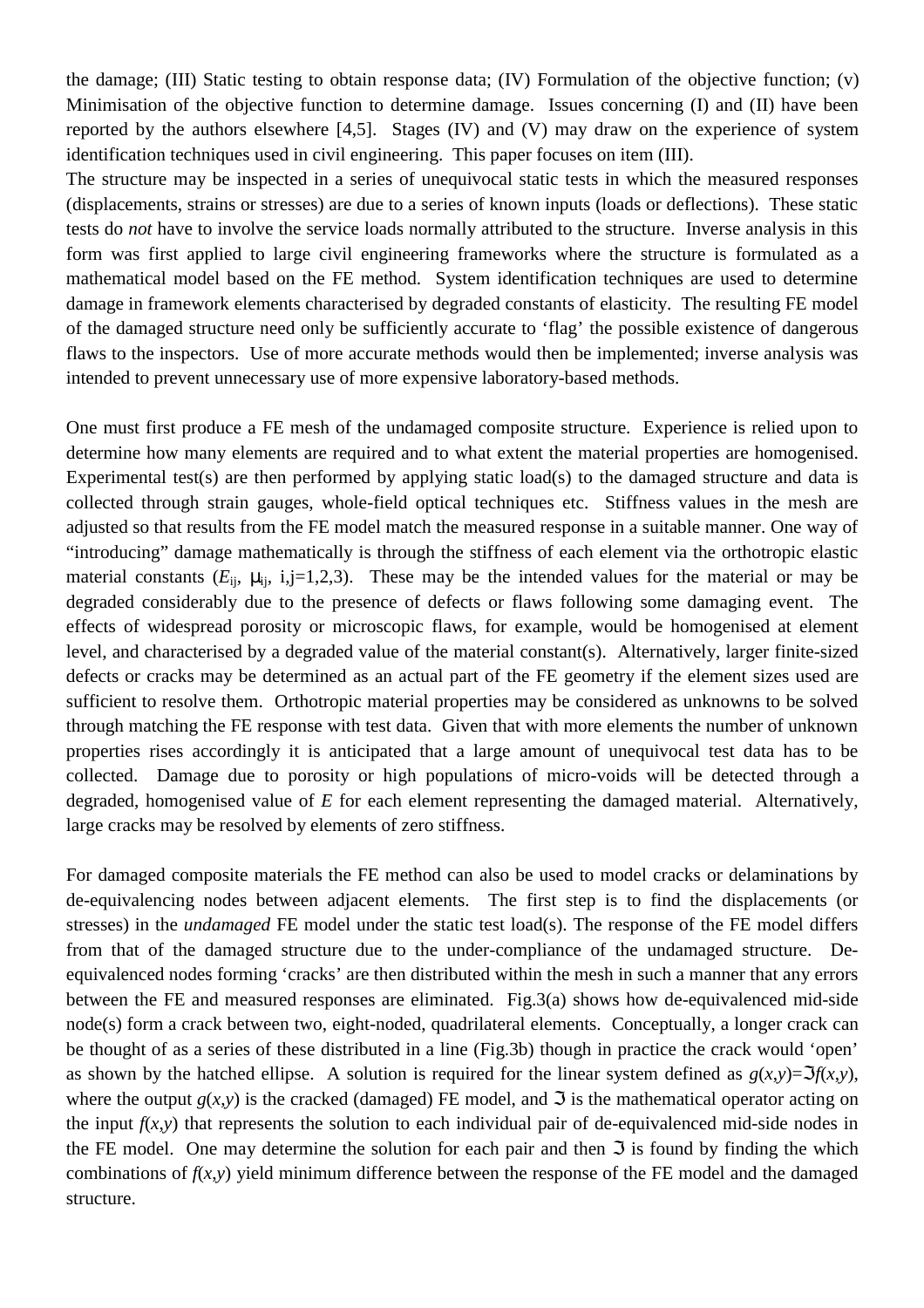Fig.4 shows the Von-Mises stresses calculated using the FE method for a damaged box-section GFRP beam. Damage has been introduced in the form of de-equivalenced cracks at appropriate locations. This has been performed to verify that the damage model is agreement with experimental data [4]. It should be noted that this is not the result of an inverse analysis.



Fig.3: Cracks by de-equivalencing of mid-side nodes.

A third method to detect damage is to relax strain energy between the damaged and undamaged states. The approach taken is attractive since it is mesh independent. As before, the first step is to find the displacements (or stresses) in the undamaged FE model except this time it is under the experimental boundary conditions of the damaged structure. There will be more strain energy in the FE model due to the under-compliant nature of the undamaged structure. It is necessary to make the structure more compliant by introducing numerical 'damage' through FE routines based on a pseudo 'fracture' parameter to degrade element stiffnesses. The fracture parameter is chosen such that there is no residual strain energy between the FE model and the actual damaged structure, and does not necessarily correspond to a given material property. Application of this method requires a non-linear algorithm so that the effects of 'load-shedding' may be taken into account. This approach may model forms of micro-flaw damage as well as finite-sized cracks.



Fig.4: (a) Equivalent FE mesh and loading; (b) Von-Mises stresses with de-equivalenced cracks.

## **APPLICATION OF STATIC TESTS**

A programme of static tests has been implemented to assess the response of the damaged samples to an inverse analysis. The three-point bend test has been chosen as the static test since it represents the simplest form of loading that may be applied to the beam specimen. It is important in inverse techniques to be able to produce a large quantity of unequivocal test data and the three-point bend test may be easily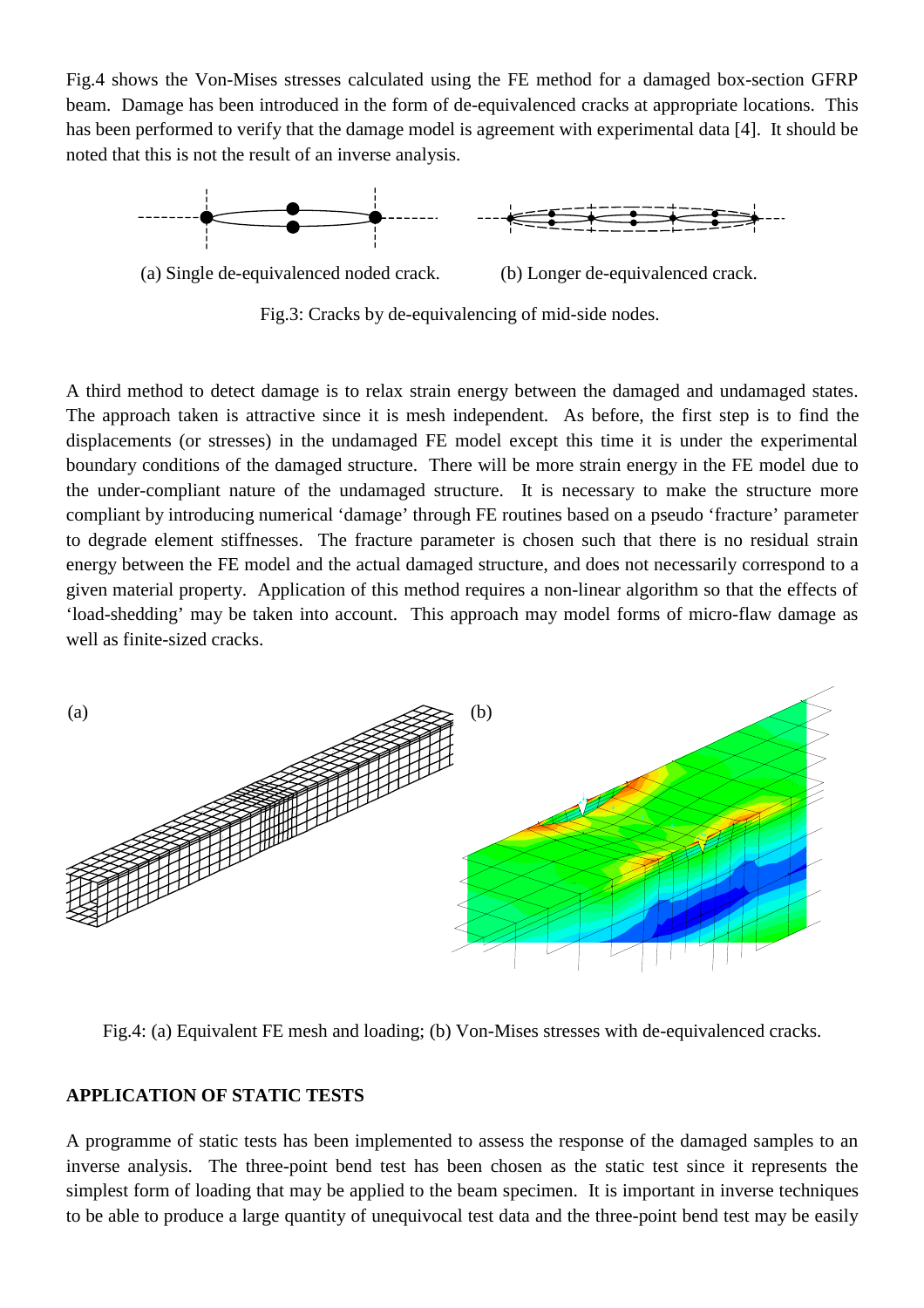manipulated to produce sufficient variation in the loading. That the damage was actually caused by the three-point bend test should be seen as purely coincidental. The same static test procedure is applicable to detecting damage in the beam specimen whatever the origin of the damage.

The procedure followed is explained with reference to Fig.5 that shows a schematic of the loading arrangement. The three-point loading as applied has a reduced span to that which caused the damage. The load-deflection curve was measured for the downward force applied at different locations of the three-point bend as it traverses the length of the beam. These are denoted by (Mid), (1-5) and (End) as detailed in Fig.5. In words, the downward force and the two upward forces maintain the same separation but the damaged sample is moved to the left for increasing *D*. It may be observed that (Mid) corresponds to the downward force being applied to the original impacted location. The damaged beams analysed varied in damage severity according to the maximum impactor deflection as shown in Fig.2. The higher the maximum deflection the longer the visible cracks. Beyond a certain value of *D* these cracks (Fig.1b) will no longer be within the span *L* depending on their length. It is to be expected that the results of these static tests will not be able to 'detect' the damage. Therefore, in an inverse analysis of this form one needs to be able to perform sufficient unequivocal tests to be able to locate and resolve the size of cracks. For comparison an undamaged sample was analysed in the same manner.



Fig.5: Static test arrangements: (Mid) *D*=0mm; (1) *D*=25mm; (2) *D*=50mm; (3) *D*=75mm; (4) *D*=100mm; (5) *D*=125mm; (End) *D*=Max.

For three damaged samples and an undamaged sample the results of the load-deflection measurements are graphed in Fig.6. Fig.6(a) shows the undamaged specimen and as expected there is no perceivable difference between the curves for different loading locations denoted by *D*. For the damaged samples it may be observed that the curves do not coincide for some of the tests. In all of them the tests denoted by (4), (5) and (End) all coincide; this depicts the situation where the static test has been applied outside the damaged region. Where the test witnesses the damage the load-deflection curve responds accordingly. For the severest case of damage, i.e. the 13mm deflection (remembering that this is the deflection of the impactor when causing the damage), the reduced stiffness of the beam is observed for tests (Mid) and (1- 3) with increasing effect as more of the damaged area is exposed to the three-point bend test span. For the other two, with decreased severity of damage, fewer of the tests are able to witness the damage but nonetheless the damage is exposed for some of the static tests.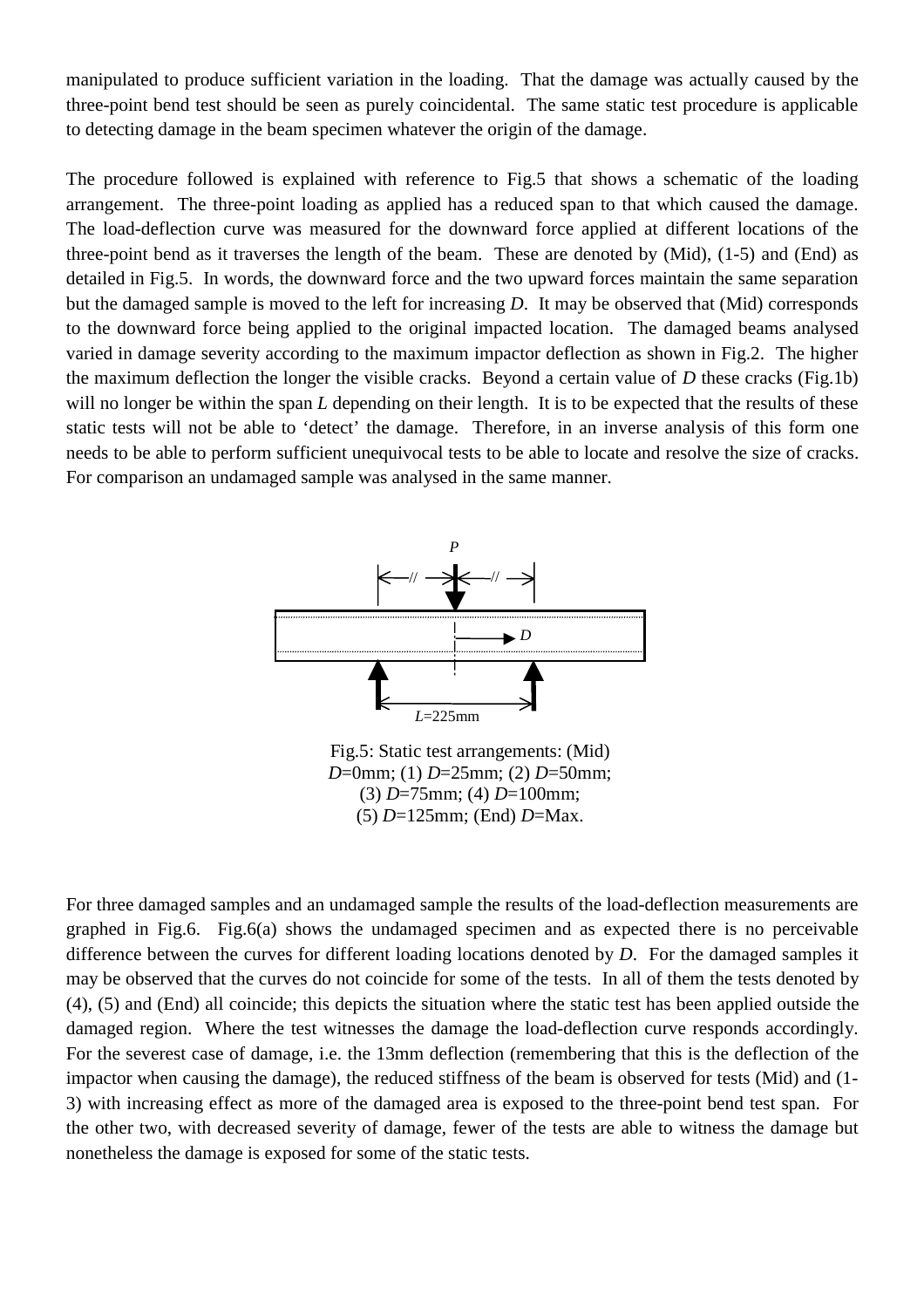

Fig.6: Load-deflection results of three-point bend static tests at different locations: (a) Undamaged sample; (b) Damaged sample (max. defl.=7mm); (c) Damaged sample (max. defl.=11mm); (d) Damaged sample (max. defl.=13mm).

The information contained in the graphs of Fig.6 may now be used to perform the remaining stage of the inverse analysis. This is to quantify the damage having chosen a suitable mathematical model for the structure and the damage, and formulated the objective function. The process involved in solving the objective function is still the subject of on-going research. The results presented thus far are encouraging in that the static tests have yielded a comprehensive set of accurate data for comparatively little effort. It should be mentioned that the static tests applied assumed that the damaged surface was the upper surface. In reality this would be unknown but, for this geometry at least, it is a simple task to repeat the same static tests for the four rotations of the beam about longitudinal axis.

It is perhaps obvious but nonetheless worthwhile to state that it is important that in applying the static test loading that it does not impart further damage to the structure.

An alternative to the static test arrangement used here is to use of an optical technique to determine whole-field displacement or strain data. In an accompanying paper applications for inverse techniques are described [5] in which shearing interferometry is used to obtain displacement gradient information. Considerably more data is involved for just one static test and this may prove invaluable for more complex components. In many applications only one static test would be required to obtain quantitative information on the damage.

#### **CONCLUDING REMARKS**

Some observations on the behaviour of box-sectioned composite beams under low-velocity impact are presented. In a series of static tests for a potential inverse analysis it is clearly demonstrated that under a three-point bend the damaged sample responds with a reduced stiffness when the loading is directed